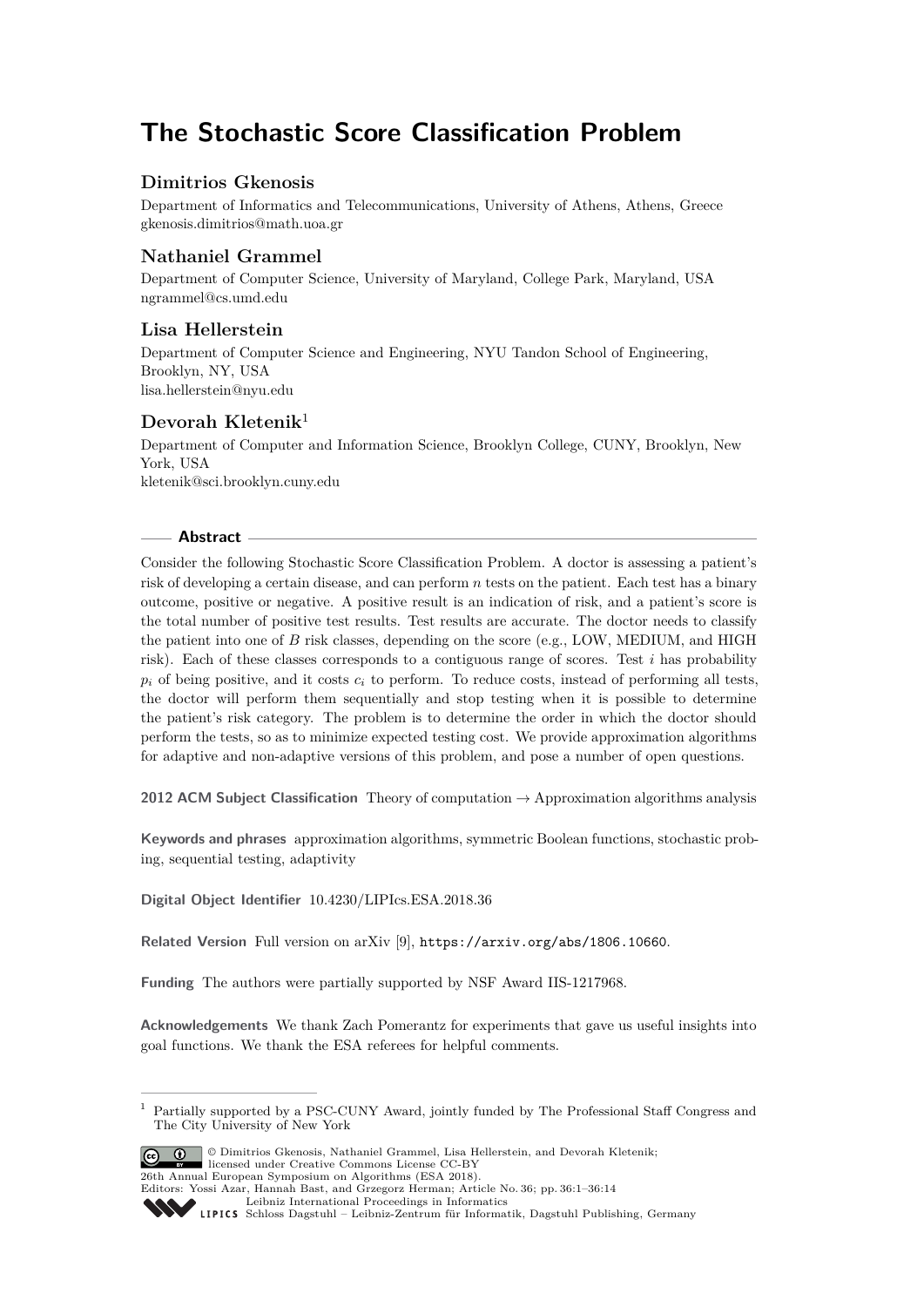### **36:2 The Stochastic Score Classification Problem**

# **1 Introduction**

We consider the following *Stochastic Score Classification (SSClass)* problem. A doctor wants to assess a patient's risk of developing a certain disease, and can perform *n* tests on the patient. Each test has a binary outcome, positive or negative. A positive result is an indication of risk, and a patient's score is the total number of positive test results. Test results are accurate. The doctor needs to classify the patient into one of *B* risk classes, depending on the score (e.g., LOW, MEDIUM, and HIGH risk). Each of these classes corresponds to a contiguous range of scores. Test *i* has probability  $p_i$  of being positive, and it costs  $c_i$  to perform. To reduce costs, instead of performing all tests, the doctor will perform them sequentially and stop testing when it is possible to determine the risk category for the patient.

To reduce costs, instead of performing all tests and computing an exact score, the doctor will perform them sequentially, stopping when the class becomes a foregone conclusion. For example, suppose there are 10 tests and the MEDIUM class corresponds to a score between 4 and 7 inclusive. If the doctor performed 8 tests, of which 5 were positive, the doctor would not perform the remaining 2 tests, because the patient's risk class will be MEDIUM regardless of the outcome of the 2 remaining tests. The problem is to determine the optimal (adaptive or non-adaptive) order in which to perform the tests, so as to minimize expected cost.

Formally, the Stochastic Score Classification problem is as follows. Given  $B+1$  integers  $0 = \alpha_1 < \alpha_2 < \ldots < \alpha_B < \alpha_{B+1} = n + 1$ , let *class j* correspond to the *scoring interval*  $[\alpha_j, \alpha_j + 1, \ldots, \alpha_{j+1} - 1]$ . The  $\alpha_j$  define an associated pseudo-Boolean *score classification function*  $f: \{0,1\}^n \to \{1,\ldots,B\}$ , such that  $f(X_1,\ldots,X_n)$  is the class whose scoring interval contains the *score*  $\sum_i X_i$ . Thus *B* is the number of classes. Each variable  $X_i$  is independently 1 with given probability  $p_i$ , where  $0 < p_i < 1$ , and is 0 otherwise. The value of  $X_i$  can only be determined by asking a query (or performing a test), which incurs a given positive, real-valued cost *c<sup>i</sup>* .

An *evaluation strategy* for *f* is a sequential adaptive or non-adaptive order in which to ask the queries. Querying must continue until the value of *f* can be determined, i.e., until the value of *f* would be the same, no matter how the remainder of the *n* queries were answered. In an *adaptive evaluation strategy*, the choice of the next query can depend on the outcomes of previous queries. An adaptive strategy corresponds to a decision tree, although we do not require the tree to be output explicitly (it may have exponential size). A *non-adaptive strategy* is a permutation of the queries. With a non-adaptive strategy, querying proceeds in the order specified by the permutation until the value of *f* can be determined.

Repeated queries always receive the same response, so it is never useful to ask a particular query more than once. The goal is to design an evaluation strategy for  $f$  with minimum expected total query cost. We consider both adaptive and non-adaptive versions of the problem, in which we are restricted to adaptive or non-adaptive strategies respectively.

We also consider a *weighted* variant of the problem, where query *i* has given integer weight *a*<sub>*i*</sub>, the score is  $\sum_i a_i X_i$ , and  $\alpha_1 < \alpha_2 < \ldots < \alpha_B < \alpha_{B+1}$  where  $\alpha_1$  equals the minimum possible value of the score  $\sum_{i} a_i X_i$ , and  $\alpha_{B+1} - 1$  equals the maximum possible value. We refer to the standard version of the problem, with score  $\sum_i X_i$ , as the *unweighted* version.

While we have described the problem above in the context of assessing disease risk, score classification is also used in other contexts, such as assigning letter grades to students, giving a quality rating to a product, or deciding whether a person charged with a crime should be released on bail. In Machine Learning, the focus is on learning the score classification function [\[25,](#page-13-1) [23,](#page-13-2) [15,](#page-13-3) [27,](#page-13-4) [26\]](#page-13-5). In contrast, here our focus is on reducing the cost of evaluating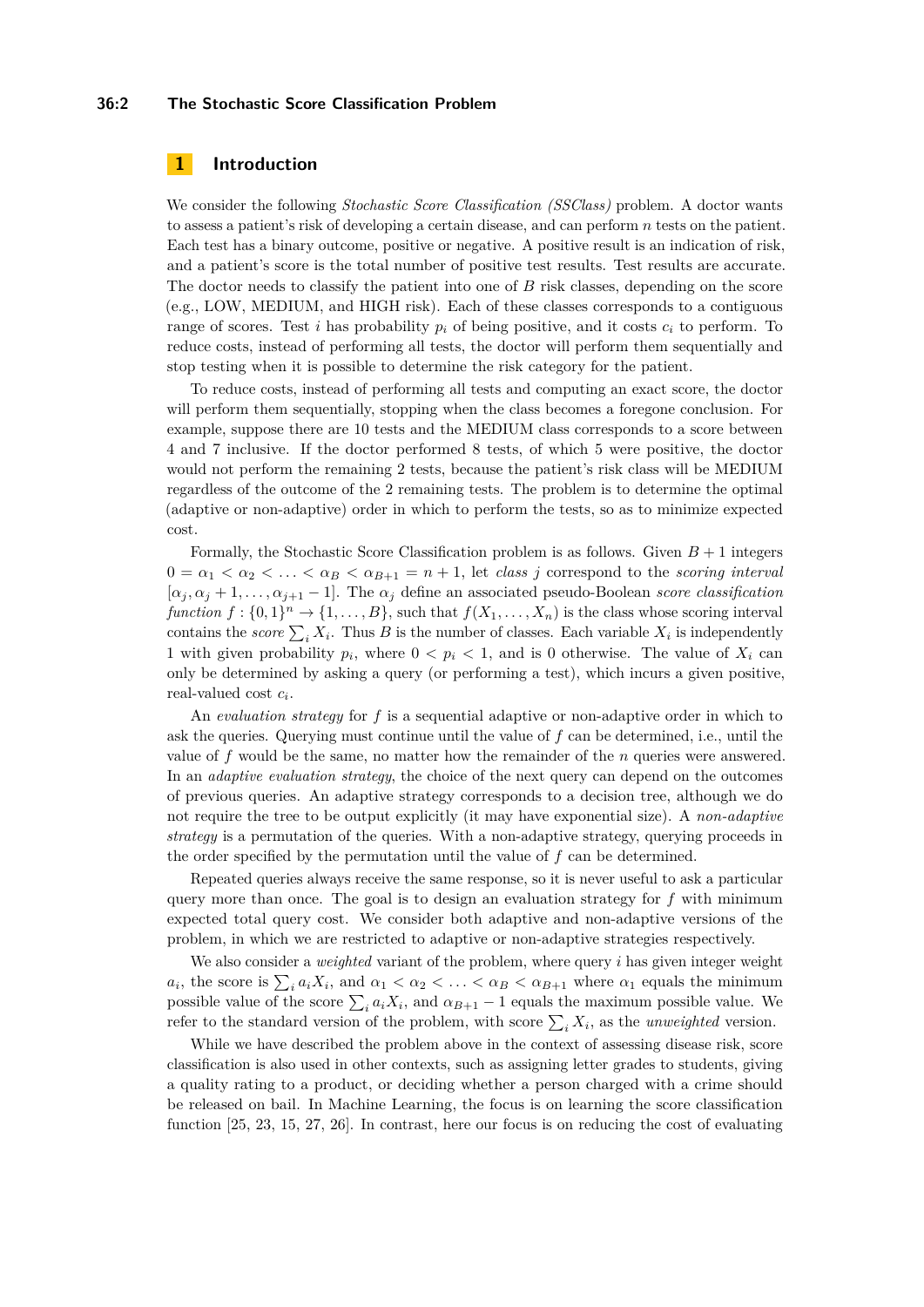the classification function. We note that the SSClass problem differs from many other stochastic probing problems previously considered (e.g. [\[22,](#page-13-6) [14\]](#page-13-7)) because of the requirement that testing must continue until the unique interval containing the score has been determined.

Restricted versions of the weighted and unweighted SSClass problem have been studied previously. In the algorithms literature, Deshpande et al. presented two approximation algorithms solving the *Stochastic Boolean Function Evaluation* (SBFE) problem for linear threshold functions [\[8\]](#page-12-1). The general SBFE problem is similar to the adaptive SSClass problem, but instead of evaluating a given score classification function *f* defined by inputs  $\alpha_i$ , you need to evaluate a given Boolean function *f*. The SBFE problem for linear threshold functions is equivalent to the weighted adaptive SSClass problem. One of the two algorithms of Deshpande et al. achieves an *O*(log *W*)-approximation factor for this problem using the submodular goal value approach; it involves construction of a goal utility function and application of the Adaptive Greedy algorithm of Golovin and Krause to that function [\[10\]](#page-12-2). Here  $W$  is the sum of the magnitudes of the integer weights  $a_i$ . The other algorithm achieves a 3-approximation by applying a dual greedy algorithm to the same goal utility function.

A  $k$ -of-*n* function is a Boolean function *f* such that  $f(x) = 1$  iff  $x_1 + \ldots + x_n \geq k$ . The SBFE problem for evaluating *k*-of-*n* functions is equivalent to the unweighted adaptive SSClass problem, with only two classes  $(B = 2)$ . It has been studied previously in the VLSI testing literature. There is an elegant algorithm for the problem that computes an optimal strategy [\[19,](#page-13-8) [4,](#page-12-3) [20,](#page-13-9) [6\]](#page-12-4).

The unweighted adaptive SSClass problem for arbitrary numbers of classes was studied in the information theory literature [\[7,](#page-12-5) [1,](#page-12-6) [17\]](#page-13-10), but only for unit costs. The main novel contribution there was to establish an equivalence between verification and evaluation, which we discuss below.

# **2 Results and open questions**

We give approximation results for adaptive and non-adaptive versions of the SSClass problem. We describe most of our results here, but leave description of some others to the full version of our paper [\[9\]](#page-12-0). Omitted proofs also appear there. A table with all our bounds can be found at the end of this paper.

We begin by using the submodular goal value approach of Deshpande et al. to obtain an *O*(log *W*) approximation algorithm for the weighted adaptive SSClass problem. This immediately gives an  $O(\log n)$  approximation for the unweighted adaptive problem. We also present a simple alternative algorithm achieving a *B* − 1 approximation for the unweighted adaptive problem, and a  $3(B-1)$ -approximation algorithm for the weighted adaptive problem, again using an algorithm of Deshpande et al.

We then present our two main results, which are both for the case of unit costs. The first is a 4-approximation algorithm for the adaptive and non-adaptive versions of the unweighted SSClass problem. The second is a  $\varphi$ -approximation for a special case of the non-adaptive unweighted version, where the problem is to evaluate what we call the *Unanimous Vote* function. Here  $\varphi = \frac{1+\sqrt{5}}{2} \approx 1.618$  is the golden ratio. The Unanimous Vote function outputs POSITIVE if  $X_1 = \ldots = X_n = 1$ , NEGATIVE if  $X_1 = \ldots = X_n = 0$ , and UNCERTAIN otherwise. Equivalently, it is a score classification function with  $B = 3$  and scoring intervals  $\{0\}, \{1, \ldots, n-1\}$  and  $\{n\}$ . The proofs of our two main results imply upper bounds of 4 and  $\varphi$  for the adaptivity gaps of the corresponding problems.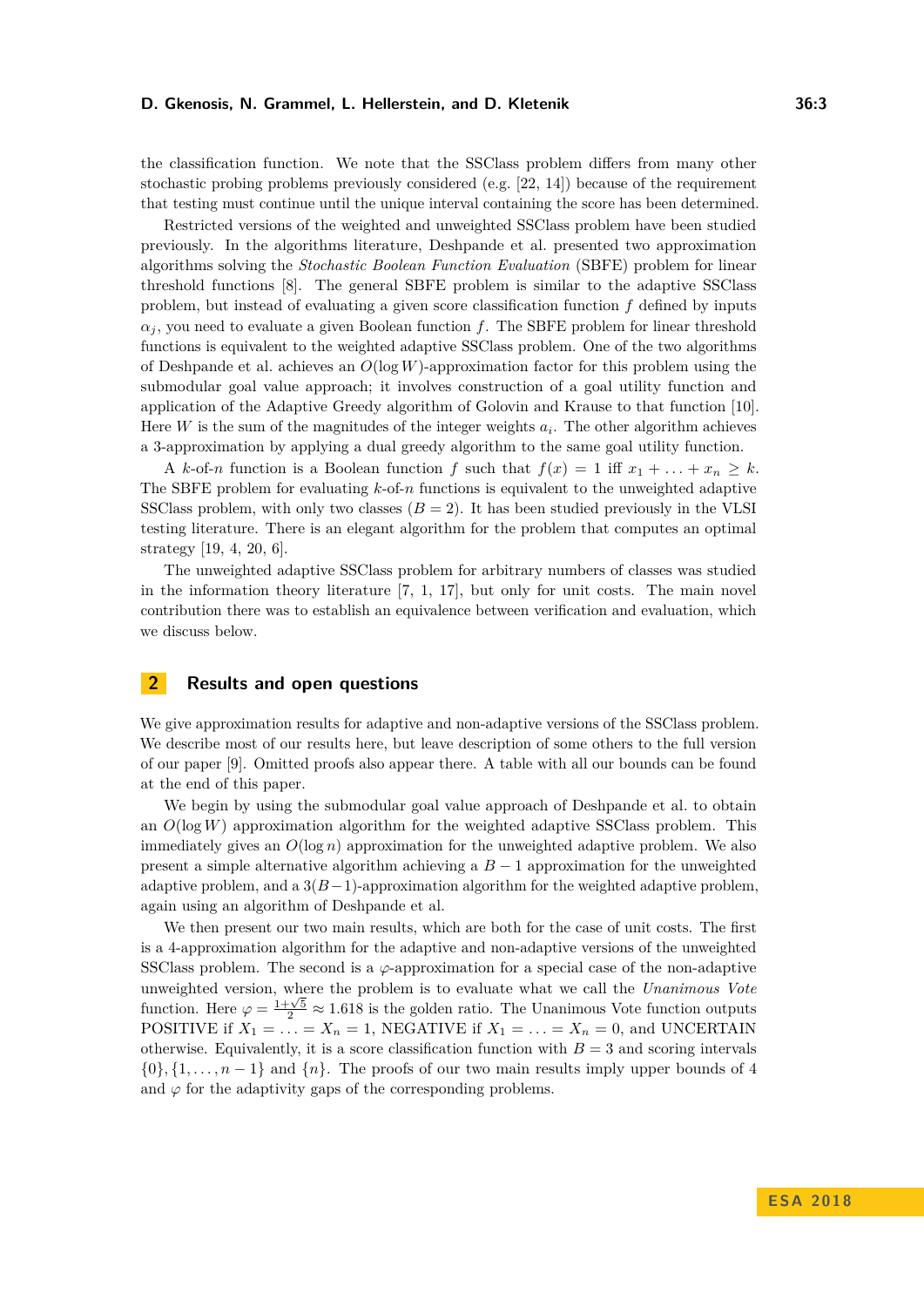### **36:4 The Stochastic Score Classification Problem**

We use both existing techniques and new ideas in our algorithms. We use the submodular goal value approach of Deshpande et al. to get our *O*(log *W*) bound for the weighted adaptive SSClass problem. This approach cannot yield a bound better than  $O(\log n)$  for SSClass problems, since they involve evaluating a function of *n* relevant Boolean variables [\[3\]](#page-12-7).

For some of our other bounds, we exploit the exact algorithm for *k*-of-*n* evaluation, and the ideas used in its analysis. To obtain non-adaptive algorithms for the unit-cost case, we perform a round robin between 2 subroutines, one performing queries in increasing order of  $c_i/p_i$ , while the second performs them in increasing order of  $c_i/(1-p_i)$ . For arbitrary costs, instead of standard round robin, we use the modified round robin approach of Allen et al [\[2\]](#page-12-8). As has been repeatedly shown, the  $c_i/p_i$  ordering and the  $c_i/(1-p_i)$  ordering are optimal for evaluation of the Boolean OR (1-of-*n*) and AND (*n*-of-*n*) functions respectively (cf. [\[24\]](#page-13-11)). Intuitively, the first ordering (for OR) favors queries with low cost and high probability of producing the value 1, while the second (for AND) favors queries with low cost and high probability of producing the value 0. The proof of optimality follows from the fact that given any ordering, swapping two adjacent queries that do not follow the designated increasing order will decrease expected evaluation cost.

While the algorithm for our first main result is very simple, the proof of its 4-approximation bound is not. It uses ideas from the existing analysis of the *k*-of-*n* algorithm, but that analysis is simpler because  $B = 2$ . We perform a new, careful analysis to obtain our 4-approximation result. Unlike the analysis of the *k*-of-*n* algorithm, our analysis only works for unit costs.

To develop our *ϕ*-approximation for the Unanimous Vote function, we first note that for such a function, if you perform the first query and observe its outcome, the optimal ordering of the remaining queries can be determined by evaluating a Boolean OR function, or a Boolean AND function. We then address the problem of determining an approximately optimal permutation, given the first query. A standard round robin alternating between the  $c_i/p_i = 1/p_i$  ordering, and the  $1/(1 - p_i)$  ordering, yields a factor of 2 approximation. To obtain the *ϕ* factor, we stop the round robin at a carefully chosen point and *commit* to one of the two orderings, abandoning the other. Our full algorithm for the Unanimous Vote function works by trying all *n* possible first queries. For each, we generate the approximately optimal permutation given that first choice, and algebraically compute its expected cost. Finally, out of these *n* permutations, we choose the one with lowest expected cost.

We note that although our algorithms are designed to minimize expected cost for independent queries, the goal value function used to achieve the  $O(\log W)$  approximation result can also be used to achieve a worst-case bound, and a related bound in the Scenario model [\[10,](#page-12-2) [12,](#page-13-12) [16\]](#page-13-13).

A recurring theme in work on SSClass problems has been the relationship between the evaluation problems and their associated verification problems. In the verification problem, you are given the output class (i.e., the value of the score classification function) before querying, and just need to perform enough tests to verify that the given output class is correct. Thus optimal expected verification cost lower bounds optimal expected evaluation cost. Surprisingly, the result of Das et al. [\[7\]](#page-12-5) showed that for the adaptive SSClass problem in the unit-cost case, optimal expected verification cost equals optimal expected evaluation cost. Prior work already implied this was true for evaluating *k*-of-*n* functions, even for arbitrary costs (cf. [\[5\]](#page-12-9)). We give a counterexample in the full paper [\[9\]](#page-12-0) showing that this relationship does not hold for the adaptive SSClass problem with arbitrary costs. Thus algorithmic approaches based on optimal verification strategies may not be effective for this problem.

There remain many intriguing open questions related to SSClass problems. The first, and most fundamental, is whether the (adaptive or non-adaptive) SSClass problem is NP-hard.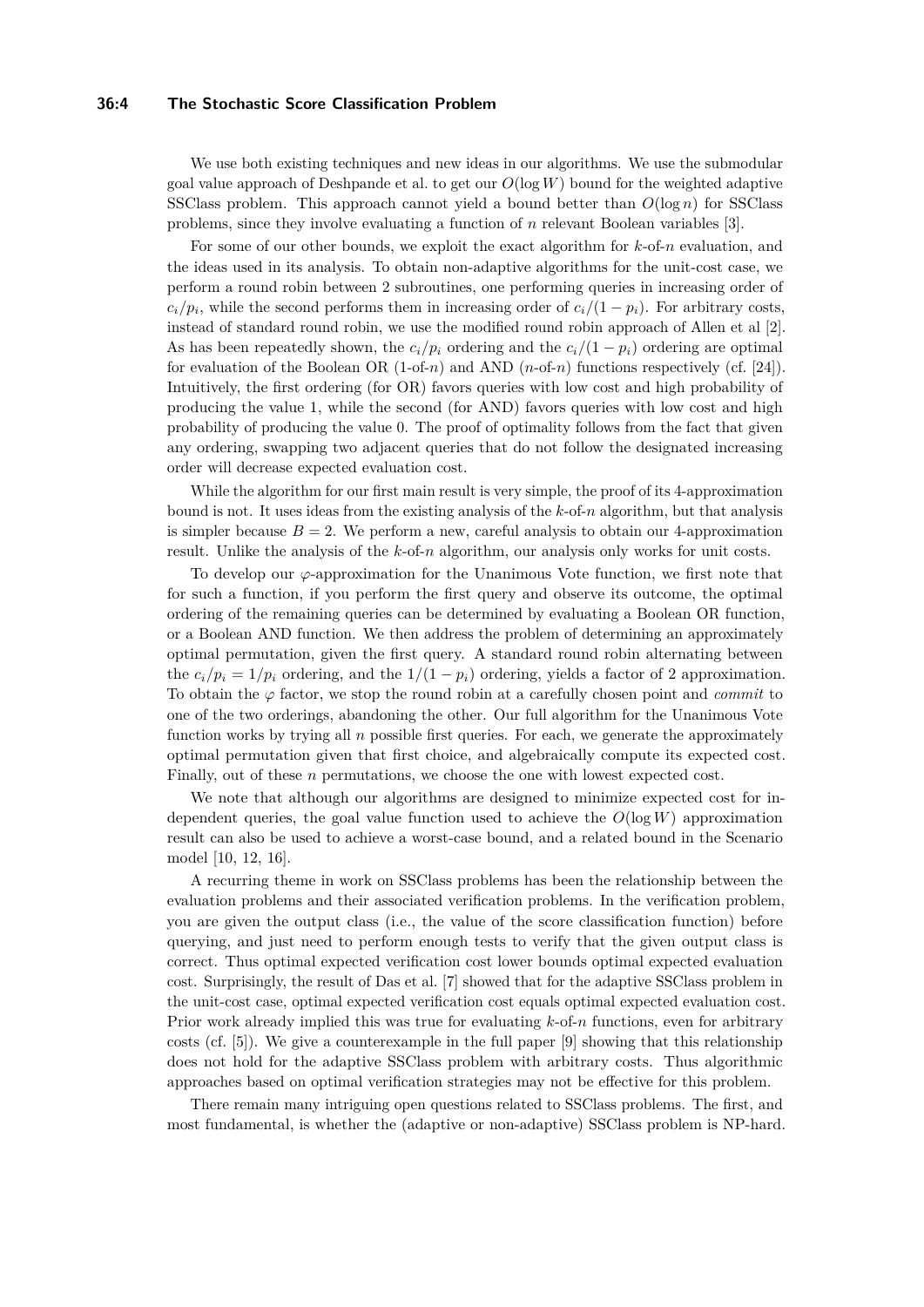This is open even in the unit-cost case. It is unclear whether this problem will be easy to resolve. It is easy to show that the weighted variants are NP-hard: this follows from the NP-hardness of the SBFE problem for linear threshold functions, which is proved by a simple reduction from knapsack [\[8\]](#page-12-1). However, the approach used in that proof is to show that the deterministic version of the problem (where query answers are known a-priori) is NP-hard, which is not the case in the SSClass problem. Further, NP-hardness of evaluation problems is not always easy to determine. The question of whether the SBFE problem for read-once formulas is NP-hard has been open since the 1970's (cf. [\[13\]](#page-13-14)).

Another main open question is whether there is a constant-factor approximation algorithm for the weighted SSClass problem. Our bounds depend on *n* or *B*. Other open questions concern lower bounds on approximation factors, and bounds on adaptivity gaps.

## **3 Further definitions and background**

A *partial assignment* is a vector  $b \in \{0, 1, *\}^n$ . We use  $f^b$  to denote the restriction of function  $f(x_1, \ldots, x_n)$  to the bits *i* with  $b_i = *$ , produced by fixing the remaining bits *i* according to their values  $b_i$ . We call  $f^b$  the function *induced from*  $f$  *by partial assignment*  $b$ . We use *N*<sub>0</sub>(*b*) to denote  $|\{i|b_i = 0\}|$ , and *N*<sub>1</sub>(*b*) to denote  $|\{i|b_i = 1\}|$ .

A partial assignment  $b' \in \{0, 1, *\}^n$  is an *extension* of *b*, written  $b' \succeq b$ , if  $b'_i = b_i$  for all *i* such that  $b_i \neq *$ . We use  $b' \succ b$  to denote that  $b' \succeq b$  and  $b' \neq b$ .

A partial assignment encodes what information is known at a given point in a sequential querying (testing) environment. Specifically, for partial assignment  $b \in \{0, 1, *\}^n$ ,  $b_i = *$ indicates that query  $i$  has not yet been asked, otherwise  $b_i$  equals the answer to query  $i$ . We may also refer to query *i* as *test i*, and to asking query *i* as testing or querying bit  $x_i$ ,

Suppose the costs  $c_i$  and probabilities  $p_i$  for the *n* queries are fixed. We define the expected costs of adaptive evaluation and verification strategies for  $f: \{0,1\}^n \to \{0,1\}$ or  $f: \{0,1\}^n \to \{1,\ldots,B\}$  as follows. (The definitions for non-adaptive strategies are analogous.) Given an adaptive evaluation strategy A for f, and an assignment  $x \in \{0,1\}^n$ , we use  $C(\mathcal{A},x)$  to denote the sum of the costs of the tests performed in using  $\mathcal{A}$  on  $x$ . The expected cost of A is  $\sum_{x \in \{0,1\}^n} C(A, x) p(x)$ , where  $p(x) = \prod_{i=1}^n p^{x_i} (1-p)^{1-x_i}$ . We say that A is an *optimal* adaptive evaluation strategy for *f* if it has minimum possible expected cost.

Let *L* denote the range of *f*, and for  $\ell \in L$ , let  $\mathcal{X}_{\ell} = \{x \in \{0,1\}^n : f(x) = \ell\}$ . An *adaptive verification strategy* for *f* consists of |*L*| adaptive evaluation strategies  $A_\ell$  for *f*, one for each  $\ell \in L$ . The expected cost of the verification strategy is  $\sum_{\ell \in L} (\sum_{x \in \mathcal{X}_{\ell}} C(\mathcal{A}_{\ell}, x)p(x))$  and it is optimal if it minimizes this expected cost.

If A is an evaluation strategy for f, we call  $\sum_{x \in \mathcal{X}_\ell} C(\mathcal{A}, x) p(x)$  the  $\ell$ -cost of A. For  $\ell \in L$ , we say that  $\mathcal A$  is  $\ell$ -*optimal* if it has minimum possible  $\ell$ -cost. In an optimal verification strategy for *f*, each component evaluation strategy  $\mathcal{A}_{\ell}$  must be  $\ell$ -optimal.

A function  $g: \{0,1,*\}^n \to \mathbb{Z}_{\geq 0}$  is *monotone* if  $g(b') \geq g(b)$  whenever  $b' \succeq b$ . It is submodular if for  $b' \geq b$ , *i* such that  $b'_i = b_i = *$ , and  $k \in \{0, 1\}$ , we have  $g(b'_{i+k}) - g(b') \leq$  $g(b_{i\leftarrow k}) - g(b)$ . Here  $b_{i\leftarrow k}$  denotes the partial assignment produced from *b* by setting  $b_i$  to *k*, and similarly for  $b'_{i \leftarrow k}$ .

## <span id="page-4-0"></span>**4 Algorithms for the weighted adaptive SSClass problem**

Our first algorithm solves the weighted adaptive SSClass Problem using the *goal value approach* of Deshpande et al., a method of designing approximation algorithms for SBFE problems [\[8\]](#page-12-1). The approach can easily be extended to problems of evaluating pseudo-Boolean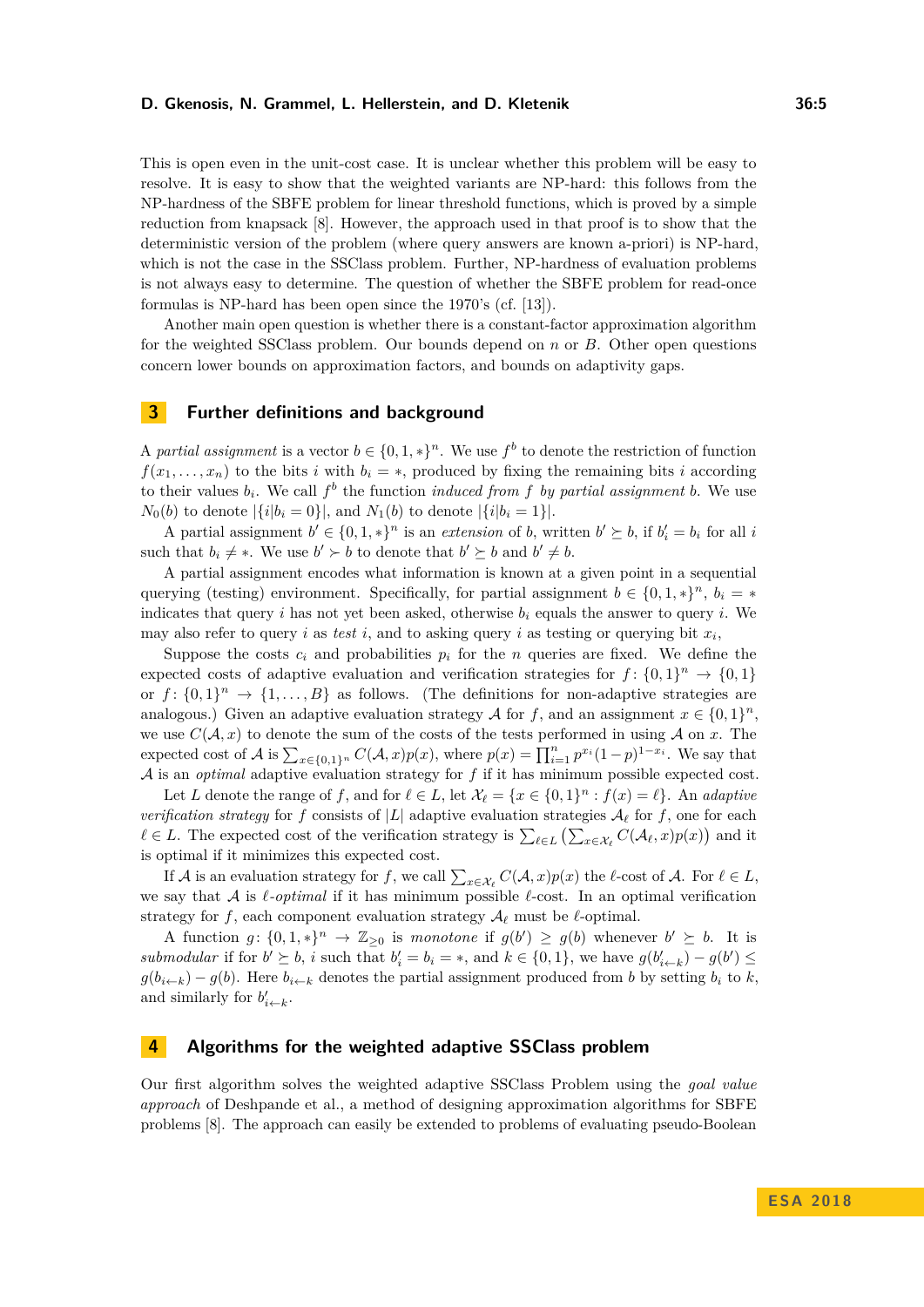### **36:6 The Stochastic Score Classification Problem**

functions. It requires construction of a utility function  $q: \{0, 1, *\}^n \to \mathbb{Z}_{\geq 0}$ , called a *goal function*, associated with the function *f* being evaluated. Function *g* must be monotone and submodular. The maximum value of *q* must be an integer  $Q > 0$  such that  $q(b) = Q$  iff  $f(x)$ has the same value for all  $x \in \{0,1\}^n$  such that  $x \succeq b$ . We call *Q* the *goal value* of *g*.

An adaptive strategy for evaluating *f* can then be obtained by applying the Adaptive Greedy algorithm of Golovin and Krause to solve the Stochastic Submodular Cover problem on goal function *g* [\[10\]](#page-12-2). This algorithm greedily chooses the test with highest expected increase in utility, as measured by  $g$ , per unit cost. It follows from the bound of Deshpande et al. on applying Adaptive Greedy to the Stochastic Submodular Cover problem, that this strategy is an  $O(\log Q)$ -approximation to the optimal adaptive strategy for evaluating  $f(8).$ <sup>[2](#page-5-0)</sup>

We construct *g* as follows. Let  $r(x) = a_1x_2 + \ldots + a_nx_n$ . Consider an associated score classification function *f* defined by  $\alpha_1, \ldots, \alpha_{B+1}$  and the  $a_i$ . For simplicity, we assume here that the  $a_i$  are non-negative. (The general case is similar.) We refer to the values  $\alpha_2, \ldots, \alpha_B$  as *cutoffs*. For each cutoff  $\alpha_j$ , let  $f_j$  denote the Boolean linear threshold function  $f_j: \{0,1\}^n \to \{0,1\}$  where  $f_j(x) = 1$  if  $r(x) \ge \alpha_j$ , and  $f_j(x) = 0$  otherwise.

Consider a fixed cutoff  $\alpha_j$ . Let  $\omega = (\sum_i a_i) - \alpha_j + 1$ . For  $b \in \{0, 1, *\}^n$ , let  $r^1(b) =$  $\min\{\alpha_j, \sum_{i:b_i=1} a_i\}$  and  $r^0(b) = \min\{\omega, \sum_{i:b_i=0} a_i\}$ . Note that  $r^1(b) = \alpha_j$  iff  $f_j(x) = 1$  for all  $x \succeq b$ , and  $r^0(b) = \omega$  iff  $f_j(x) = 0$  for all  $x \succeq b$ . As shown in [\[8\]](#page-12-1) the following function  $g_j$ is a goal function for linear threshold function  $f_i$ , with goal value  $\omega \alpha_i$ :

$$
g_j(b) = \omega \alpha_j - (\alpha_j - r^1(b))(\omega - r^0(b)).
$$
\n(1)

We combine the  $B-1$  goal functions  $g_j$  using the standard "AND construction" for utility functions (cf.  $[8]$ ), which yields a goal function *g* for score classification function *f*, where  $g(x) = \sum_{i=1}^{B-1} g_i(x)$ . Its goal value is at most  $(B-1)W^2$  where  $W = \sum_i a_i$ .

To evaluate *f*, we apply the Adaptive Greedy algorithm to *g*. By the *O*(log *Q*) approximation bound on Adaptive Greedy, this constitutes an algorithm for the weighted adaptive SSClass problem with approximation factor  $O(\log BW^2)$ , which is  $O(\log W)$  since  $B \leq W$ . In the unweighted adaptive SSClass problem,  $W = n$ , so the approximation factor is  $O(\log n)$ .

We now describe our simple  $B-1$  approximation algorithm for the adaptive unweighted SSClass problem, which takes a very different approach. It runs the *k*-of-*n* function evaluation algorithm  $B-1$  times, each time setting k to be a different cutoff  $\alpha_j$ . The resulting evaluations are sufficient to determine the correct output class. The proof that this algorithm achieves a *B* − 1 approximation bound is based on the observation that any strategy solving the adaptive SSClass problem is implicitly a strategy for solving each of the *B* − 1 induced *k*-of-*n* problems. Since we use an optimal algorithm for solving each of those problems, this implies the  $B-1$  approximation bound. We note that although we could easily modify this algorithm to use binary search, we do not know how to prove that it results in an approximation bound that is better than  $B-1$ .

When *B* is small, as for, e.g.,  $k$ -of-*n* functions and the Unanimous Vote function,  $B-1$  is a good approximation. Otherwise, the *O*(log *n*) approximation achieved with the goal value approach may be better.

By similar arguments, the following is a  $3(B-1)$  approximation for the weighted adaptive problem. For each cutoff  $\alpha_j$ , use the 3-approximation algorithm of Deshpande et al. to evaluate linear threshold function  $f_i$ .

<span id="page-5-0"></span><sup>2</sup> Golovin and Krause originally claimed an *O*(log *Q*) bound for Stochastic Submodular Cover [\[10\]](#page-12-2), but the proof was recently found to have an error [\[18\]](#page-13-15). They have since posted a new proof with an  $O(\log^2 Q)$ bound [\[11\]](#page-12-10). Deshpande et al. proved an *O*(log *Q*) bound using a different proof technique [\[8\]](#page-12-1).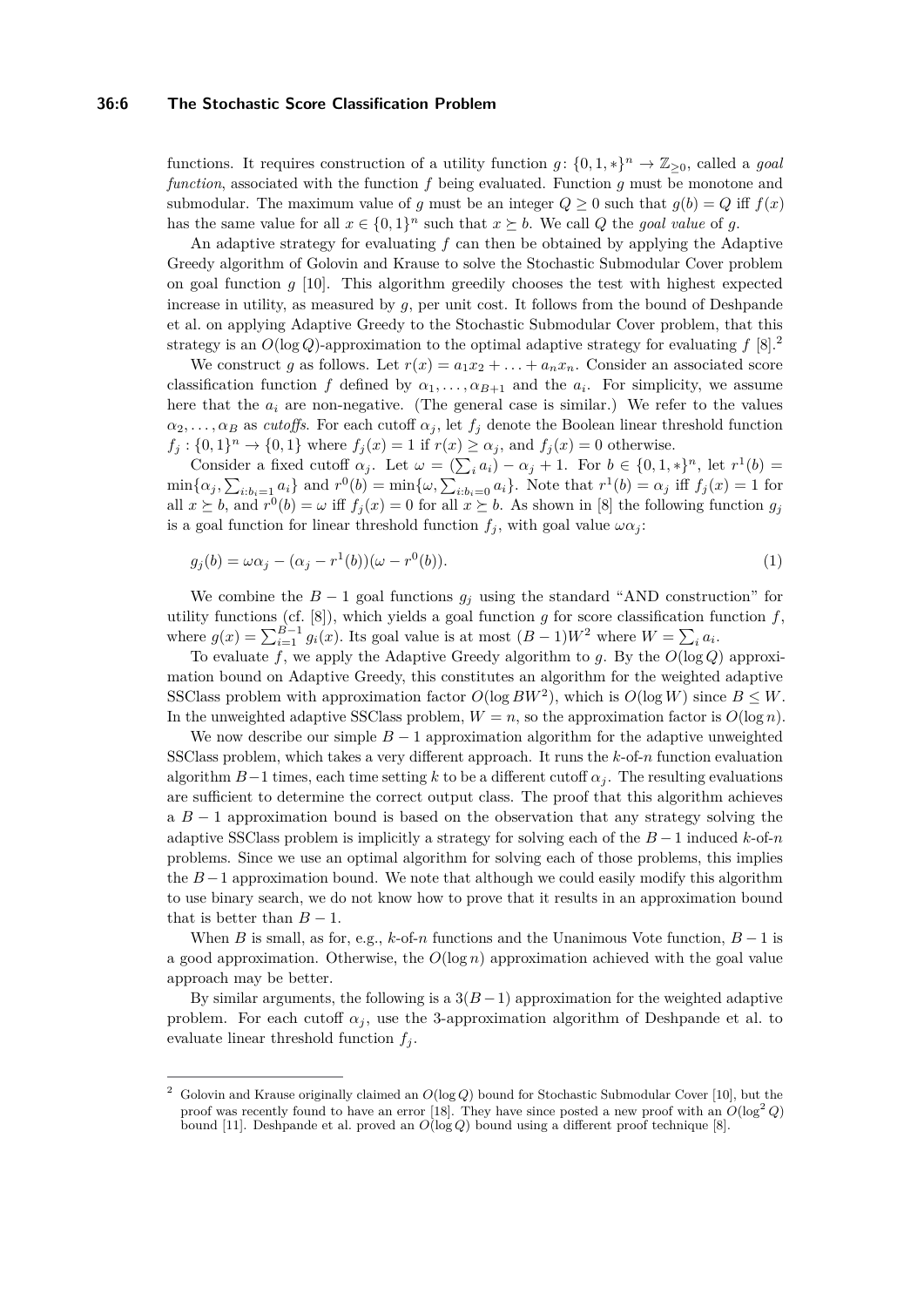Combining the above results, we have the following theorem.

▶ **Theorem 1.** *There are two different polynomial-time approximation algorithms, achieving approximation factors of*  $O(\log W)$  *and*  $3(B-1)$  *respectively, for the weighted adaptive SSClass problem. There is a polynomial-time algorithm that achieves a B* − 1*-approximation for the unweighted adaptive SSClass problem.*

# **5 Constant-factor approximations for unit-cost problems**

We begin by reviewing relevant existing techniques.

### **5.1 Adaptive Evaluation of k-of-n Functions**

An optimal adaptive strategy, when *f* is a *k*-of-*n* function, was given by Salloum, Ben-Dov, and Breuer [\[19,](#page-13-8) [4,](#page-12-3) [20,](#page-13-9) [6,](#page-12-4) [21\]](#page-13-16). The difficulty in finding an optimal strategy is that you do not know a-priori whether the value of *f* will be 1 or 0. If 1, then (ignoring cost) it seems it would be better to choose tests with high  $p_i$ , since you want to get  $k$  1-answers. Similarly, if 0, it seems it would be better to choose tests with low  $p_i$ . The algorithm of Salloum et al. is based on showing that when  $f$  is a  $k$ -of- $n$  function, a 1-optimal strategy is to test the bits in increasing order of  $c_i/p_i$  until getting k 1's, while a 0-optimal strategy is to test them in increasing order of  $c_i/(1 - p_i)$  until getting  $n - k + 1$  0's.

Since the 1-optimal strategy must perform at least the first *k* tests before terminating, these can be reordered within this strategy without affecting its optimality. Similarly, the first  $n - k + 1$  queries of the 0-optimal strategy can be reordered without affecting optimality.

The strategy of Salloum et al. is as follows. If  $n = 1$ , test the one bit. Else let  $S_1$ denote the set of the *k* bits with smallest  $c_i/p_i$  values. Let  $S_0$  denote the set of the  $n - k + 1$  bits with smallest  $c_i/(1 - p_i)$  values. Since  $|S_0| + |S_1| = n + 1$ , by pigeonhole  $S_0 \cap S_1 \neq \emptyset$ . Test a bit in  $S_0 \cap S_1$ . If it is 1, the problem is reduced to evaluating the function *f*<sup>1</sup> : {0, 1}<sup>*n*−1</sup> → {0, 1} where *f*<sup>1</sup>(*x*) = 1 iff *N*<sub>1</sub>(*x*) ≥ *k* − 1. If it is 0, the problem is reduced to evaluating  $f^0$ :  $\{0,1\}^{n-1} \to \{0,1\}$  where  $f^0(x) = 1$  iff  $N_1(x) \geq k$ . Recursively evaluate  $f^1$ or  $f^0$  as appropriate. Optimality follows from the fact that the chosen bit is an optimal first bit to test in both 0-optimal and 1-optimal strategies.

# **5.2 Modified Round Robin**

Allen et al. [\[2\]](#page-12-8) presented a modified round robin protocol, which is useful in designing non-adaptive strategies when test costs are not all equal. Suppose that in a sequential testing environment with *n* tests, we have *M* conditions on test outcomes, corresponding to *M* predicates on the partial assignments in  $\{0, 1, *\}^n$ . For example, in the *k*-of-*n* testing problem, we are interested in the following  $M = 2$  predicates on partial assignments: (1) having at least *k* 1's and (2) having at least  $n - k + 1$  0's. Suppose we are given a testing strategy for each of the *M* predicates; a strategy stops testing when its predicate is satisfied (by the partial assignment representing test outcomes), or all tests have been performed. Let  $Alg_1, \ldots, Alg_M$  denote those *M* strategies. The modified round robin algorithm of Allen et al. interleaves execution of these strategies. We present a version of their algorithm in Algorithm [1;](#page-7-0) the difference is that their algorithm terminates as soon as one of the predicates is satisfied, while Algorithm [1](#page-7-0) terminates when all are satisfied.

Allen et al. showed that the modified round robin incurs a cost on *x* that is at most *M* times the cost incurred by  $Alg_j$  on *x*. We will use variations on this algorithm and this bound to derive approximation factors for our SSClass problems.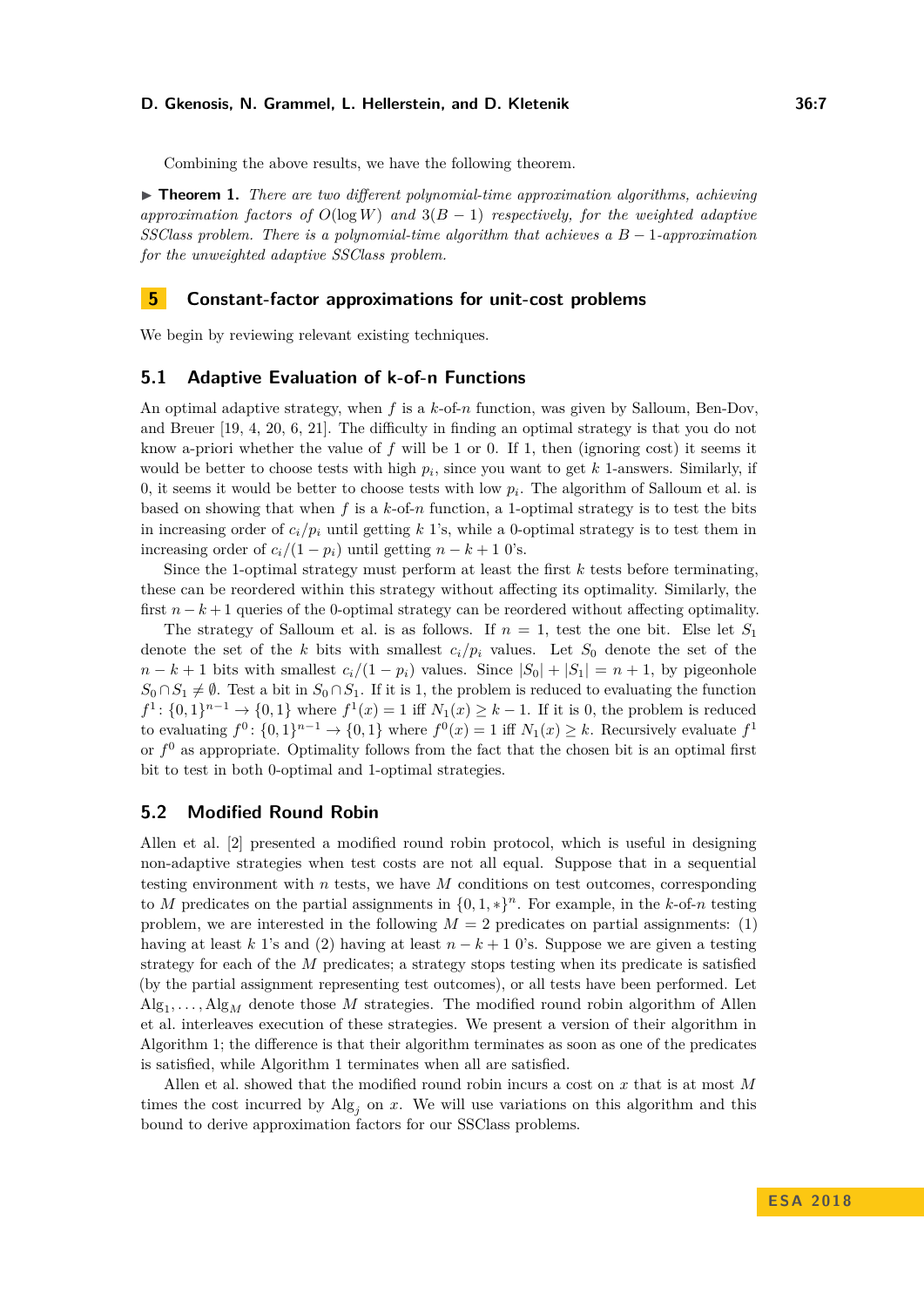### **36:8 The Stochastic Score Classification Problem**

<span id="page-7-0"></span>**Algorithm 1** Modified Round Robin of *M* Strategies. Let  $C_i \leftarrow 0$  for  $i = 1, \ldots, M$ ; let  $d \leftarrow (*^n)$ 

**while** at least one of the *M* testing strategies has not terminated **do** Let  $j_1, \ldots, j_M$  be the next tests of  $\mathrm{Alg}_1, \ldots, \mathrm{Alg}_M$  respectively Let  $i^* \leftarrow \arg \min (C_i + c_{j_i})$ *i*∈{1*,...,M*} Let  $t \leftarrow j_{i^*}$ ; let  $C_{i^*} \leftarrow C_{i^*} + c_t$ Perform test  $t$  and set  $d_t$  to the newly determined value of bit  $t$ **end while**

### <span id="page-7-1"></span>**Algorithm 2** Non-adaptive Round Robin Algorithm for SSClass.

Let  $C_0 \leftarrow 0, C_1 \leftarrow 0$ Let  $d \leftarrow *^n$ **repeat** Let  $j_0 \leftarrow$  next bit from Alg<sub>0</sub> Let  $j_1 \leftarrow$  next bit from Alg<sub>1</sub> Let  $j^* \leftarrow \arg \min_{i \in \{0,1\}} C_i + c_{j_i}$ Query bit  $i^*$  and set  $d_{j^*}$  to the discovered value **until** induced function  $f^d$  is a constant function **return** The constant value of *f d*

## <span id="page-7-3"></span>**5.3 A Round Robin Approach to Non-adaptive Evaluation**

We now present an algorithm for the unit-cost case of the non-adaptive, unweighted SSClass problem. The pseudocode is presented in Algorithm [2,](#page-7-1) with  $Alg_1$  denoting the strategy performing tests in increasing order of  $c_i/p_i$  and Alg<sub>0</sub> denoting the strategy performing tests in increasing order of  $c_i/(1 - p_i)$ . We prove the following theorem.

<span id="page-7-2"></span> $\triangleright$  **Theorem 2.** *When all tests have unit cost, the expected cost incurred by the non-adaptive Algorithm [2](#page-7-1) is at most 4 times the expected cost of an optimal adaptive strategy for the unweighted adaptive SSClass problem.*

By Theorem [2,](#page-7-2) Algorithm [2](#page-7-1) is a 4-approximation for the adaptive *and* non-adaptive versions of the unit-cost unweighted SSClass problem. The theorem also implies an upper bound of 4 on the adaptivity gap for this problem. A simpler analysis shows that for arbitrary costs, Algorithm [2](#page-7-1) achieves an approximation factor of  $2(B-1)$  for the non-adaptive version of the problem. Since the *k*-of-*n* functions are essentially equivalent to score classification functions with  $B = 2$ , the  $2(B - 1)$ -approximation is a 2-approximation for non-adaptive *k*-of-*n* function evaluation.

## <span id="page-7-4"></span>**5.4 The Unanimous Vote Function: Adaptive Setting**

Adaptive evaluation of the Unanimous Vote function can be done optimally using the following simple idea. Recall that querying the bits in increasing  $c_i/p_i$  order is optimal for evaluating OR, while querying in increasing  $c_i/(1 - p_i)$  is optimal for AND. Now consider the problem of adaptively evaluating the Unanimous Vote function. Suppose we know the optimal choice for the first test. After the first test, we have an induced SSClass problem on the remaining bits. If the first test has value 0, the induced function is equivalent to Boolean OR (mapping UNCERTAIN to 1, and NEGATIVE to 0). The subtree rooted at the root node's 0-child should be the optimal tree for evaluating OR. Specifically, the remaining bits should be tested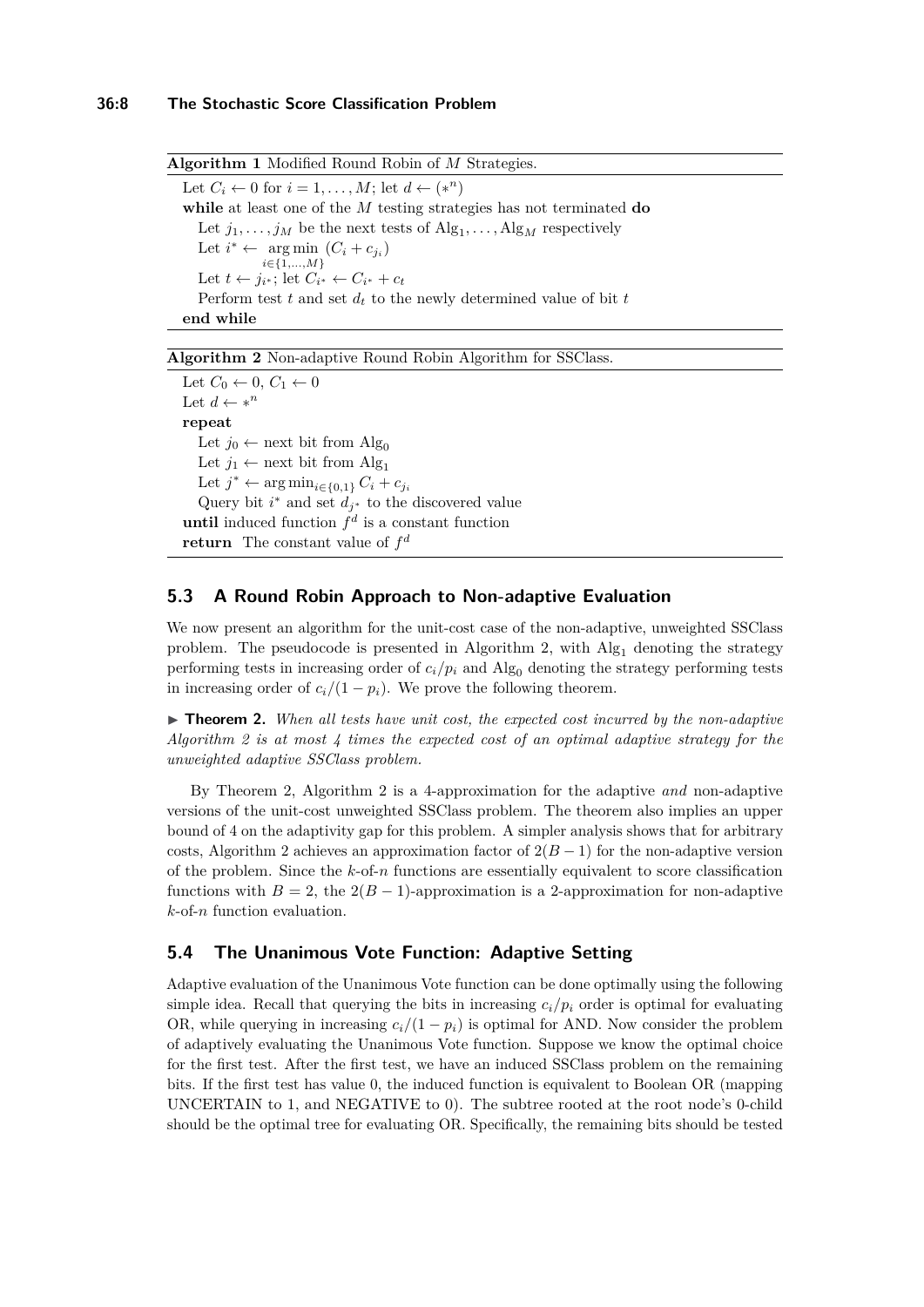

<span id="page-8-0"></span>**Figure 1** Decision tree *T* representing optimal adaptive strategy with root  $x_0$ .

in increasing order of  $c_i/p_i$ . If, instead, the first bit is 1, the induced function is equivalent to AND (mapping UNCERTAIN to 0 and POSITIVE to 1) and the remaining bits should be queried in increasing order of  $c_i/(1 - p_i)$ .

Since we don't actually know the first bit, we can just try each bit as the root and build the rest of the tree according to the optimal OR and AND strategies. We can then calculate the expected cost of each tree, and output the tree with minimum expected cost.

For succinctness, the optimal OR and AND strategies can be represented by paths, because each performs tests in a fixed order. Figure [1](#page-8-0) shows an example of the strategy computed by the algorithm, where the root is labeled  $x_0$  and the OR permutation is the reversal of the AND permutation (which occurs, for example, with unit costs).

### <span id="page-8-1"></span>**5.5 A Non-adaptive** *ϕ***-approximation for the Unanimous Vote Function**

A simple modification of the round robin makes the algorithm from the previous section non-adaptive, yielding a 2-approximation. But we now show how to achieve a non-adaptive  $\varphi$ -approximation in the unit-cost case, where  $\varphi = \frac{1+\sqrt{5}}{2} \approx 1.618$  is the golden ratio. We call the algorithm Truncated Round Robin. We describe the algorithm by describing a subroutine which generates a permutation of input bits to query, given an initial (root) bit. The algorithm then tries all possible bits for the root and chooses the resulting permutation that achieves the lowest expected cost.

Without loss of generality, assume the first bit (the root node) is  $x_0$ , and the rest are  $x_1, \ldots, x_{n-1}$ , and  $1 > p_1 \geq p_2 \geq \cdots \geq p_{n-1} > 0$ . Fix *c* to be a constant such that  $0 < c < \frac{1}{2}$ .

The subroutine is shown in Algorithm [3.](#page-9-0) "Evaluation unknown" means tests so far were insufficient to determine the output of the Unanimous Vote function. (The output, POSITIVE, NEGATIVE, or UNCERTAIN, is not shown.)

Given  $x_0$  as the root, the optimal adaptive strategy continues with the OR strategy (increasing  $1/p_i$ ) when  $x_0 = 0$ , and the AND strategy (increasing  $1/(1 - p_i)$ ) when  $x_0 = 1$ . This is shown in Figure [1,](#page-8-0) where  $x_0 = 0$  is the left branch and  $x_0 = 1$  is the right. On the left, we stop querying when we find a bit with value 1 (or all bits are queried). On the right, we stop when we find a bit with value 0.

Let "level *l*" refer to the tree nodes at distance *l* from the root; namely,  $x_l$  and  $x_{n-l}$ . When all costs are 1, the standard round robin technique of the previous section in effect tests, for  $l = 1 \ldots \lceil \frac{n-1}{2} \rceil$ , the bit  $x_l$  followed by  $x_{n-l}$ . Note that the algorithm will terminate by level  $\lceil \frac{n-1}{2} \rceil$  because at this point all bits will have been queried. Thus in the algorithm,  $p_l \geq p_{n-l}$ .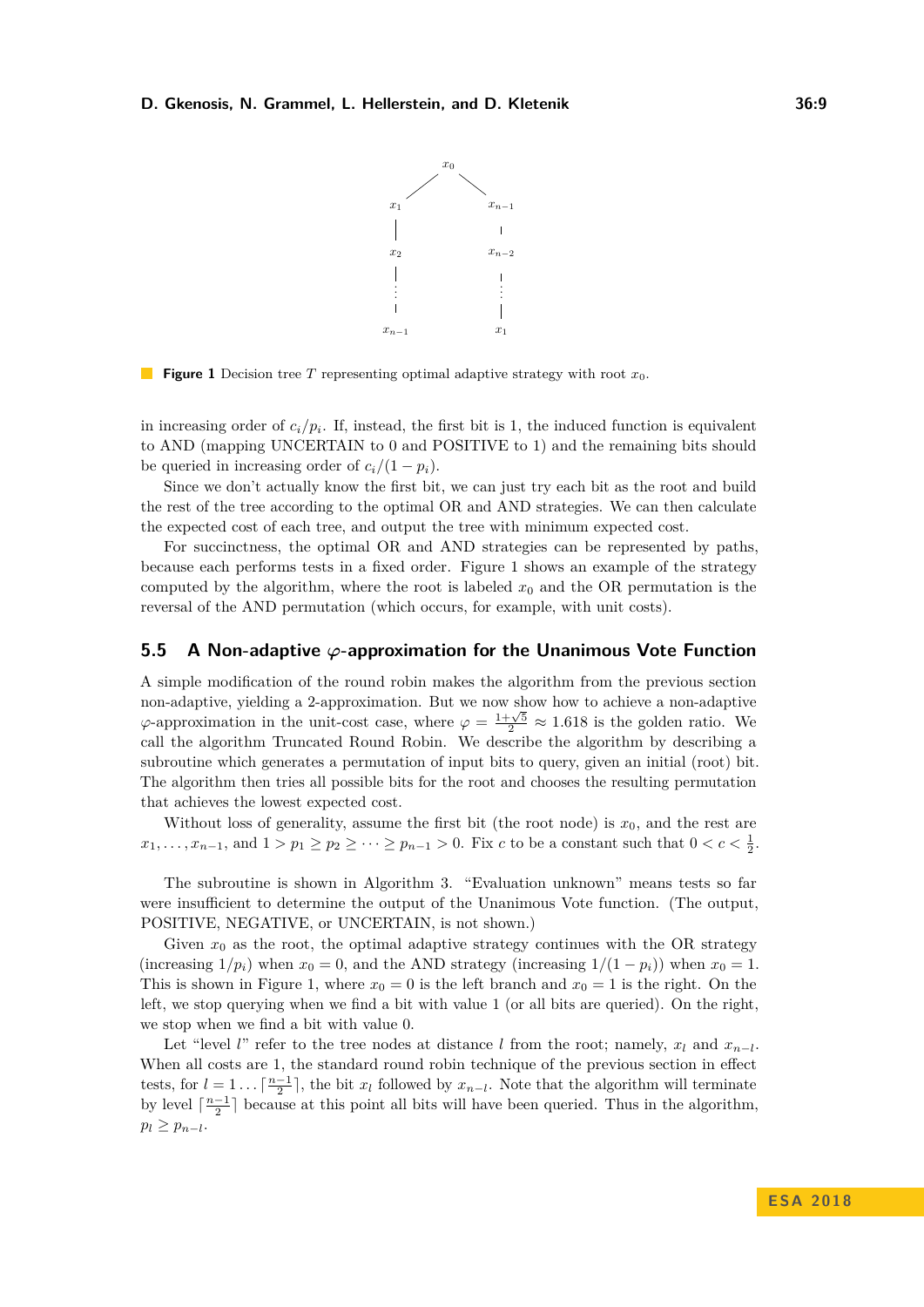<span id="page-9-0"></span>**Algorithm 3** Truncated Round Robin Subroutine for Unanimous Vote Fn.

**Require:** 1 > *p*<sub>1</sub> ≥ *p*<sub>2</sub> ≥ · · · ≥ *p*<sub>*n*−1</sub> Query bit  $x_0$ Let level  $l \leftarrow 1$ **while**  $p_{n-l} < 1 - c$  **and**  $p_l > c$  **and** evaluation unknown **do if**  $|p_l - 0.5| < |p_{n-l} - 0.5|$  **then** Query  $x_l$  followed by  $x_{n-l}$ **else** Query  $x_{n-l}$  followed by  $x_l$ **end if**  $l \leftarrow l + 1$ **end while**{first phase: alternate branches of tree} **while** evaluation unknown **do if**  $p_l \geq p_{n-l} \geq 1 - c$  **then** Query *xn*−*<sup>l</sup>* **else if**  $c ≥ p_l ≥ p_{n-l}$  **then** Query *x<sup>l</sup>* **end if**  $l \leftarrow l + 1$ **end while**{second phase: single branch in tree}

In the Truncated Round Robin, we proceed level by level, in two phases. The first phase concludes once we reach a level *l* where  $p_l > p_{n-l} \geq 1 - c$  or  $c \geq p_l > p_{n-l}$ . Let  $\ell$  denote this level. In the first phase, we test both  $x_l$  and  $x_{n-l}$ , testing first the variable whose probability is closest to  $\frac{1}{2}$ . In the second phase, we abandon the round robin and instead continue down a single branch in the adaptive tree. Specifically, in the second phase, if  $p_l > p_{n-l} \geq 1 - c$ , then we continue down the right branch, testing the remaining variables in increasing order of *p*<sup>*i*</sup>. If  $c \geq p_l > p_{n-l}$ , then we continue down the left branch, testing the remaining variables  $p_i$ . If  $c \leq p_i > p_{n-l}$ , then we continue down the left branch, testing the remaining variables in decreasing order of  $p_i$ . Fixing  $c = \frac{3-\sqrt{5}}{2} \approx 0.381966$  in the algorithm, the following holds.

▶ **Theorem 3.** When all tests have unit cost, the Truncated Round Robin Algorithm achieves *an approximation factor of ϕ for non-adaptive evaluation of the Unanimous Vote function.*

**Proof.** Consider the optimal adaptive strategy *T*. It tests a bit  $x_0$  and then follows the optimal AND or OR strategy depending on whether  $x_0 = 1$  or  $x_0 = 0$ . Assume the other bits are indexed so  $p_1 \geq p_2 \geq \ldots \geq p_{n-1}$ . Thus *T* is the tree in Figure [1.](#page-8-0) Let  $C_{adapt}^*$  be the expected cost of *T*. Let *C* ∗ *non*−*adapt* be the expected cost of the optimal non-adaptive strategy. Let  $C_{i,TRR}$  be the cost of running the TRR subroutine in (Algorithm [3\)](#page-9-0) with root  $x_i$ . We use  $x_0$  to denote the root of T. Since the TRR algorithm tries all possible roots, its output strategy has expected cost  $\min_i C_{i,TRR}$ . We will prove the following claim:  $C_{0,TRR} \leq \varphi C_{adapt}^*$ . Since the expected cost of the optimal adaptive strategy is bounded above by the expected cost of the optimal non-adaptive strategy, the claim implies that  $\min_i C_{i,TRR} \leq C_{0,TRR} \leq \varphi C_{adapt}^*$ . Further,  $C_{adapt}^* \leq C_{non-adapt}^*$ , which proves the theorem.

We now prove the claim. We will write the expected cost of the TRR (with root  $x_0$ ) as  $C_{0,TRR} = 1 + E_1 + (1 - P_1)E_2$ . Here,  $E_1$  is the expected number of bits tested in *T* in the first phase (i.e. in levels  $l < l$ ),  $E_2$  is the expected number of variables tested among levels in *T* in the second phase (levels  $l \geq \ell$ ), given that the second phase is reached, and  $P_1$  is the probability of ending during the first phase. Note that the value of  $\ell$  is determined only by the values of the  $p_i$ , and it is independent of the test outcomes.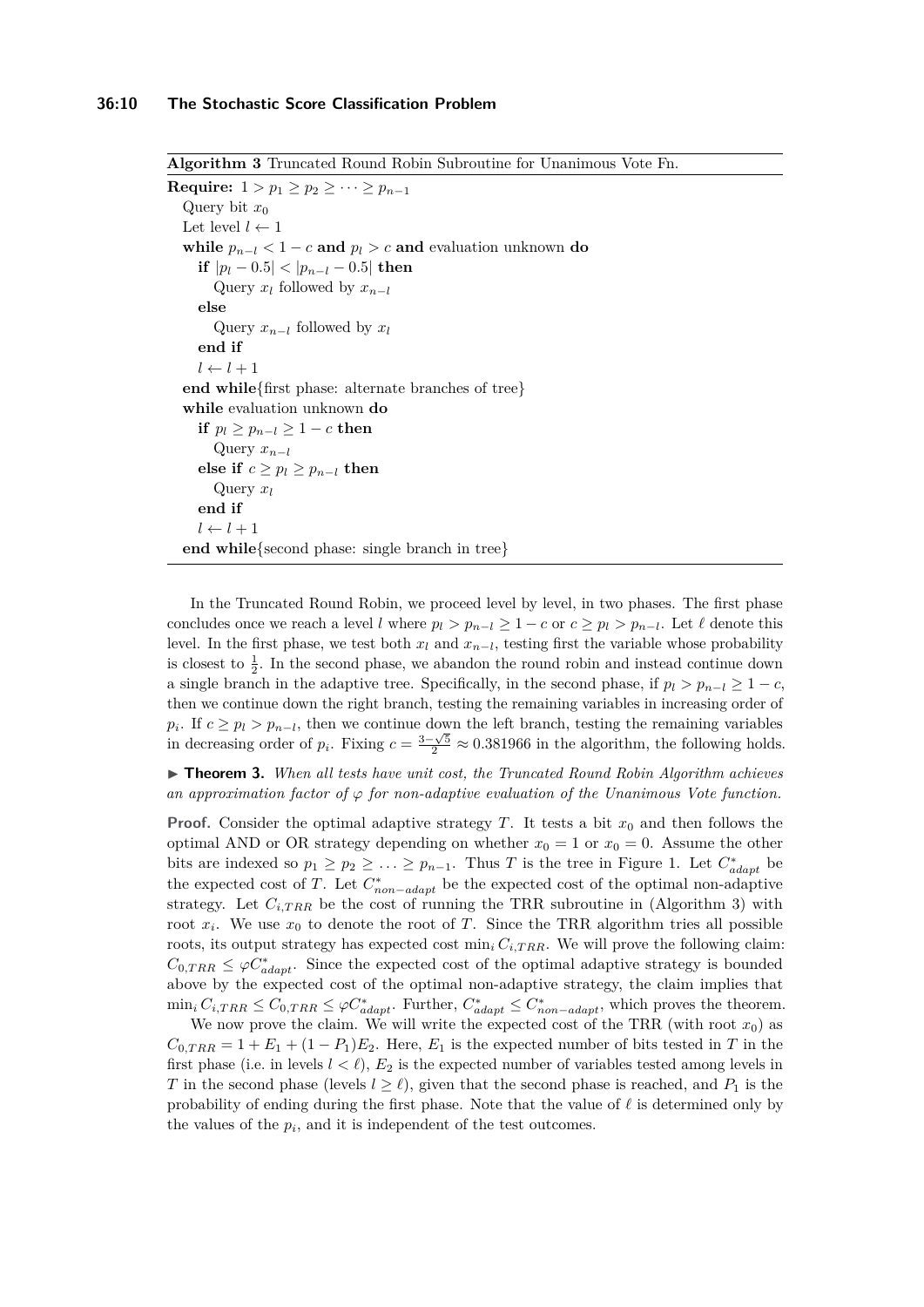We will write the expected cost of *T* (the adaptive tree which is optimal w.r.t all trees with root  $x_0$ ) as  $C_{adapt}^* = 1 + E_1' + (1 - P_1')E_2'$  where  $E_1'$  is the expected number of bits queried in *T* before level  $\ell$ ,  $P'_1$  is the probability of ending before level  $\ell$ , and  $E'_2$  is the expected number of bits queried in levels  $\ell$  and higher, given that  $\ell$  was reached.

To prove our claim, we will upper bound the ratio  $\alpha := \frac{1+E_1+(1-P_1)E_2}{1+E'_1+(1-P'_1)E'_2}$ . Recall that since  $c < 1/2$ , we have  $c < 1 - c$ . Also, the first phase ends if all bits have been tested, which implies that for all *l* in the first phase,  $l \leq [(n-1)/2]$  so  $p_{n-l} \leq p_l$ . We break the first phase into two parts: (1) The first part consists of all levels *l* where  $p_{n-l} \leq c < 1-c \leq p_l$ . (2) The second part consists of all levels *l* where  $p_l \in (c, 1-c)$  or  $p_{n-l} \in (c, 1-c)$ , or both.

Let us rewrite the expected cost  $E_1$  as  $E_1 = E_{1,1} + (1 - P_{1,1})E_{1,2}$ . where  $E_{1,1}$  is the expected cost of the first part of phase 1, *E*1*,*<sup>2</sup> is the expected cost of the second part of phase 1, and *P*1*,*<sup>1</sup> is the probability of terminating during the first part of phase 1. Analogously for the cost on tree *T*, we can rewrite  $E_1' = E_{1,1}' + (1 - P_{1,1}')E_{1,2}'$ . Then, the ratio we wish to upper bound becomes  $\alpha = \frac{1+E_{1,1}+(1-P_{1,1})E_{1,2}+(1-P_1)E_2}{1+E'_{1,1}+(1-P'_{1,1})E'_{1,2}+(1-P'_1)E'_2}$  which we will upper bound by examining the three ratios

$$
\theta_1 := \frac{1 + E_{1,1}}{1 + E'_{1,1}} \quad \theta_2 := \frac{(1 - P_{1,1})E_{1,2}}{(1 - P'_{1,1})E'_{1,2}} \quad \theta_3 := \frac{(1 - P_1)E_2}{(1 - P'_1)E'_2}
$$

For ratio  $\theta_1$ , notice that the TRR does at most two tests for every tree level, so  $E_{1,1} \leq$  $2E'_{1,1}$ , and thus  $\frac{1+E_{1,1}}{1+E'_{1,1}} \leq \frac{1+2E'_{1,1}}{1+E'_{1,1}}$ . Also,  $\frac{d}{dx}\left(\frac{1+2x}{1+x}\right) = \frac{1}{(1+x)^2} > 0$  for  $x > 0$ . For each path in tree *T*, for the levels in the first part of the first phase, the probability of getting a result that causes termination is at least  $1 - c$ . This is because in the first part,  $p_l \geq 1 - c > c \geq p_{n-l}$ . If we are taking the left branch (because  $x_0 = 0$ ) we terminate when we get a test outcome of 1, and on the right  $(x_0 = 1)$ , we terminate when we get a test outcome of 0. Each bit queried is an independent Bernoulli trial, so  $E'_{1,1} \leq \frac{1}{1-c}$ . Because  $\frac{1+2x}{1+x}$  is increasing, we can assert that

$$
\theta_1 = \frac{1+E_{1,1}}{1+E_{1,1}'} < \frac{1+2(1-c)^{-1}}{1+1(1-c)^{-1}} = \frac{3-c}{2-c}.
$$

Next we will upper bound the second ratio  $\theta_2$ . Let  $P(l)$  represent the probability of reaching level *l* in the TRR. Further, let *q<sup>l</sup>* represent the probability of querying the second bit in level *l* given that we have reached level *l*. Then, observe that  $(1 - P_{1,1})E_{1,2}$  can be written as the sum over all levels *l* in phase 1, part 2 of  $P(l)(1 + q_l)$ . Note that in phase 1, the first bit queried is the bit  $x_i$  such that  $p_i$  is closest to 0.5. Notice also that in the second part of the first phase, each level has at least one variable  $x_i$  such that  $p_i \in (c, 1-c)$ . This also means that  $1 - p_i \in (c, 1 - c)$ . This means that the first test performed in any given level in phase 1, part 2 will cause the TRR to terminate with probability at least *c*. This means that for each level *l* in this part of the TRR, we will have  $q_l \leq 1 - c$ .

Similarly,  $(1 - P'_{1,1})E'_{1,2}$  is the sum over all levels *l* which comprise phase 1, part 2 in the TRR of  $P'(l)$ . Here,  $P'(l)$  is defined as the probability of reaching level *l* in tree *T*. We do not multiply by  $1 + q_l$  since in the evaluation of *T* we only perform one test at each level.

Consider the evaluation of tree *T* on an assignment. If the evaluation terminates upon reaching level *l* in the tree, for  $l < \ell$ , then the evaluation using the TRR must terminate at a level  $l' \leq l$ . That is, the TRR will terminate at level *l or earlier* for the same assignment. Thus, we get that  $P(l) \leq P'(l)$ . Using this, we can achieve the following bound on the second ratio (letting  $S_2$  denote the set of all levels included in the second part of phase 1):

$$
\theta_2 = \frac{(1 - P_{1,1})E_{1,2}}{(1 - P'_{1,1})E'_{1,2}} = \frac{\sum_{l \in S_2} P(l)(1 + q_l)}{\sum_{l \in S_2} P'(l)} \le \frac{\sum_{l \in S_2} P(l)(1 + 1 - c)}{\sum_{l \in S_2} P(l)} = 2 - c.
$$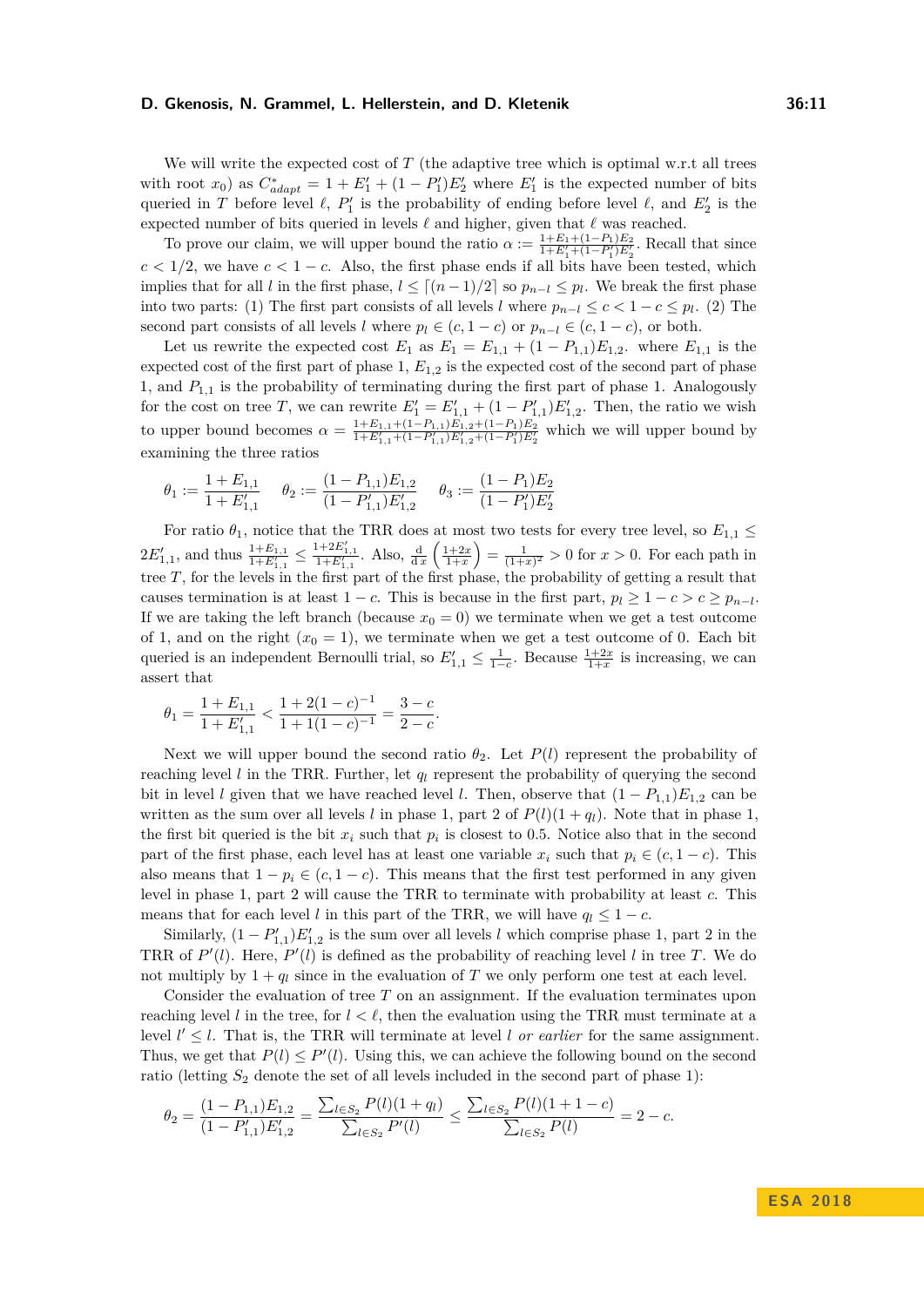### **36:12 The Stochastic Score Classification Problem**

Finally, we wish to upper bound the last ratio,  $\theta_3 = \frac{(1-P_1)E_2}{(1-P_1')E_2'}$ . Let  $l^* = \ell$  denote the first level included in the second phase of the TRR. Without loss of generality, assume that  $c \geq p_{l^*} \geq p_{n-l^*}$  so that in the TRR, the second phase queries the remaining bits in decreasing order of  $p_i$ . Thus, all bits  $x_i$  queried in the second phase satisfy  $p_i \leq c$ . (The argument is symmetric for the case where  $p_{l^*} \geq p_{n-l^*} \geq 1 - c$ .

In this case, any assignments that do not cause termination in the TRR during the first phase, and that have  $x_0 = 0$  (i.e., they would go down the left branch of *T*), will follow the same path through the nodes in left branch, for levels  $l^*$  and higher, that they would have followed in the optimal strategy *T*. (In fact, tests from the right branch of the tree that were previously performed in phase 1 of the TRR do not have to be repeated.)

The numerator of the third ratio  $\theta_3$  is equal to the sum, over all assignments *x* reaching level  $l^*$  in the TRR, of  $Pr(x)C_2(x)$ , where  $C_2(x)$  is the total cost of all bits queried in phase 2 for assignment *x*. Let  $Q_0$  be the subset of assignments reaching level  $l^*$  in the TRR which have  $x_0 = 0$  and let  $Q_1$  be the subset of assignments reaching level  $l^*$  in the TRR which have  $x_0 = 1$ . Let  $D_0$  represent the sum over all assignments in  $Q_0$  of  $Pr(x)C_2(x)$  and let  $D_1$ represent the sum over all assignments in  $Q_1$  of  $Pr(x)C_2(x)$ . Then, letting  $S_{l^*}$  represent the set of assignments reaching level  $l^*$  in the TRR, we can rewrite the numerator of the third ratio as  $\sum_{x \in S_{l^*}} Pr(x)C_2(x) = \sum_{x \in Q_0} Pr(x)C_2(x) + \sum_{x \in Q_1} Pr(x)C_2(x) = D_0 + D_1.$ 

The denominator of the third ratio is the sum, over all assignments  $x$  reaching level  $l^*$  in the tree, of  $Pr(x)C'_{2}(x)$ , where  $C'_{2}(x)$  is the total cost of all bits queried in tree *T* at level *l*<sup>\*</sup> and below. Let  $S'_{l^*}$  denote the set of assignments *x* reaching level  $l^*$  in tree *T*. Next, observe that  $S_{l^*} \subseteq S'_{l^*}$  since any assignment that reaches level  $l^*$  in the TRR must also reach level  $l^*$  in the tree. We can again rewrite the denominator as  $\sum_{x \in S'_{l^*}} Pr(x)C'_2(x) \ge \sum_{x \in S_{l^*}} Pr(x)C'_2(x)$  $B_0 + B_1$  where  $B_0 = \sum_{x \in Q_0} Pr(x)C_2'(x)$  and  $B_1 = \sum_{x \in Q_1} Pr(x)C_2'(x)$ . The third ratio  $\theta_3$ can thus be upper bounded by  $\theta_3 \leq \frac{(1-P_1)E_2}{(1-P_1)E_2}$  $\frac{(1-P_1)E_2}{(1-P_1)E_2} \leq \frac{D_0+D_1}{B_0+B_1}.$ 

For any  $x \in Q_0$ , the number of bits queried in level  $l^*$  or below in the TRR is less than or equal to the number of bits queried on *x* in level  $l^*$  or below in the tree. Thus  $D_0 \leq B_0$ . For  $x \in Q_1$ , the number of bits queried at level  $l^*$  or below is at least one. Thus  $B_1 \geq J_1$ ,

where  $J_1$  is the probability that a random assignment *x* has  $x_0 = 1$  and reaches level  $l^*$ .

Note that TRR will terminate on an assignment with  $x_0 = 1$  when it first tests a bit that has value 0. Also note that each bit  $x_i$  in level  $l^*$  and below has probability  $p_i \leq c$  of having value 1 and thus probability  $1 - p_i \geq 1 - c$  of having value 0 and ending the TRR. Since each bit queried is an independent trial, the expected number of bits queried before termination is at most  $(1-c)^{-1}$ . Thus,  $D_1 \le (1-c)^{-1}J_1$ . Together with the fact that  $D_0 \le B_0$ , we get  $\frac{D_0 + D_1}{B_0 + B_1} \le \frac{B_0 + (1 - c)^{-1} J_1}{B_0 + J_1}$  $\frac{(1-c)^{-1}J_1}{B_0+J_1}$ . Finally, we observe that since  $\frac{B_0}{B_0} = 1$  and  $\frac{(1-c)^{-1}J_1}{J_1}$  $\frac{c)^{-1}J_1}{J_1} \leq \frac{1}{1-c}$ , it follows from our earlier upper bound on  $\theta_3$ , namely  $\theta_3 \leq \frac{D_0 + D_1}{B_0 + B_1}$ , that

$$
\theta_3 \leq \frac{D_0 + D_1}{B_0 + B_1} \leq \frac{1}{1 - c}.
$$

Thus, we have three upper bounds: (1)  $\theta_1 \leq \frac{3-c}{2-c}$ , (2)  $\theta_2 \leq 2-c$ , and (3)  $\theta_3 \leq \frac{1}{1-c}$ . This gives us an upper bound on the ratio of the expected cost of the TRR to the tree *T*, and thus an upper bound on the approximation factor. This bound is simply the maximum of the three upper bounds:  $\frac{1+E_1+(1-P_1)E_2}{1+E'_1+(1-P'_1)E'_2} \le \max\left\{\frac{3-c}{2-c}, 2-c, \frac{1}{1-c}\right\}$ . Setting  $c = \frac{3-\sqrt{5}}{2} \approx 0.381966$  causes all three upper bounds to equal  $\varphi$ . Thus, running the TRR algorithm with  $c = \frac{3-\sqrt{5}}{2}$  produces an expected cost of no more than  $\varphi$  times the expected cost of an optimal strategy.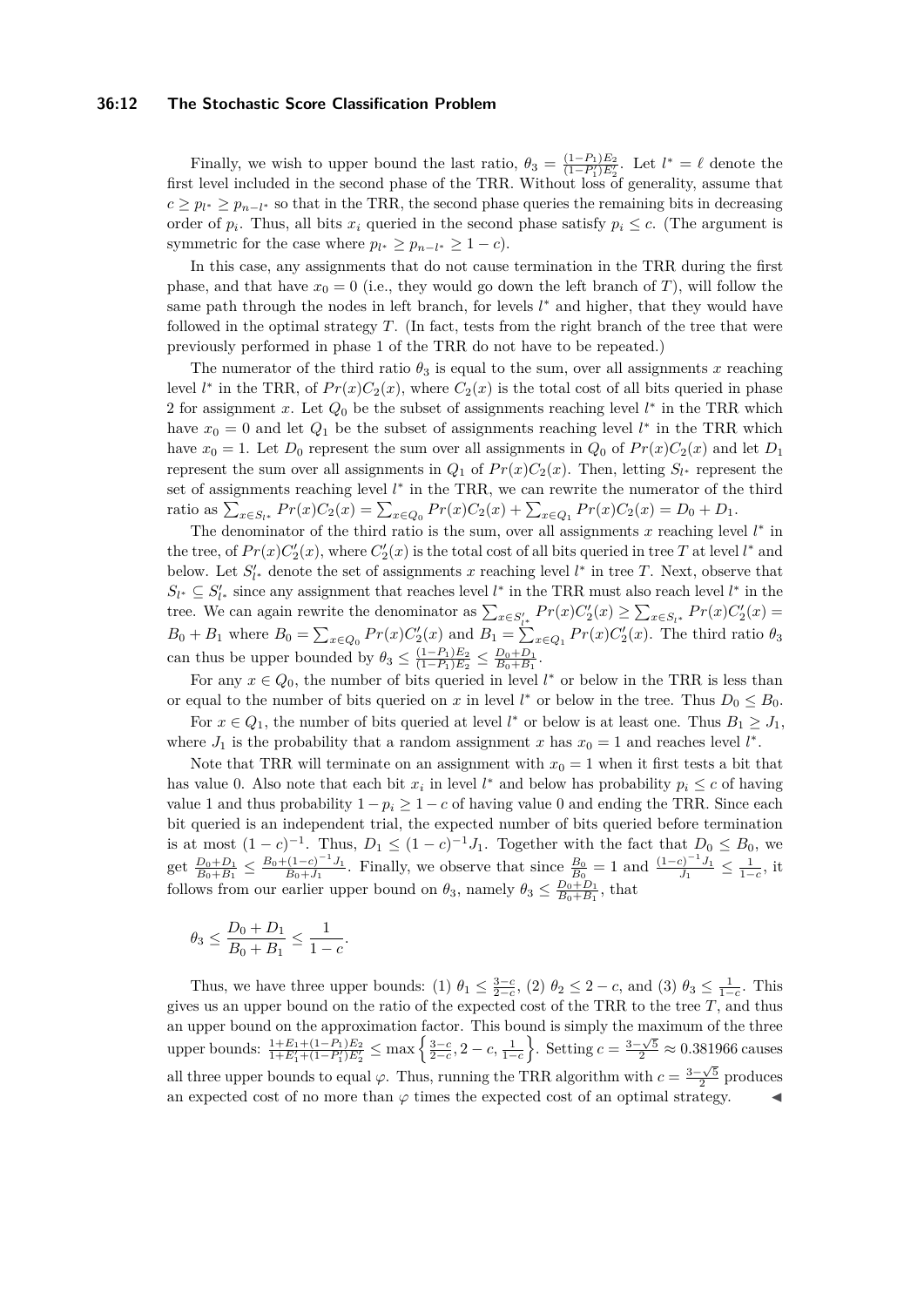|                         | unit costs                       | arbitrary costs                  |
|-------------------------|----------------------------------|----------------------------------|
| weighted                | $O(\log W)$ -approx [Section 4]; | $O(\log W)$ -approx [Section 4]; |
|                         | $3(B-1)$ [Section 4]             | $3(B-1)$ [Section 4]             |
| unweighted              | $4$ -approx [Section 5.3];       | $O(\log n)$ -approx;             |
|                         | $(B-1)$ -approx [Section 4]      | $(B-1)$ -approx [Section 4]      |
| $k$ -of-n function      | exact algorithm [known]          | exact algorithm [known]          |
| Unanimous Vote function | exact algorithm [Section $5.4$ ] | exact algorithm [Section $5.4$ ] |

#### **Table 1** Results for the Adaptive SSClass Problem.

**Table 2** Results for the Non-Adaptive SSClass Problem.

|                         | unit costs                      | arbitrary costs                |
|-------------------------|---------------------------------|--------------------------------|
| weighted                | open                            | open                           |
| unweighted              | $4$ -approx [Section 5.3]       | $2(B-1)$ -approx [Section 5.3] |
| $k$ -of-n function      | $2$ -approx [Section 5.3]       | 2-approx [Section $5.3$ ]      |
| Unanimous Vote function | $\varphi$ -approx [Section 5.5] | 2-approx [Section $5.5$ ]      |

#### **References**

- <span id="page-12-6"></span>**1** Jayadev Acharya, Ashkan Jafarpour, and Alon Orlitsky. Expected query complexity of symmetric Boolean functions. In *IEEE 49th Annual Allerton Conference on Communication, Control, and Computing*, pages 26–29, 2011.
- <span id="page-12-8"></span>**2** Sarah R. Allen, Lisa Hellerstein, Devorah Kletenik, and Tonguç Ünlüyurt. Evaluation of monotone dnf formulas. *Algorithmica*, 77(3):661–685, 2017.
- <span id="page-12-7"></span>**3** Eric Bach, Jérémie Dusart, Lisa Hellerstein, and Devorah Kletenik. Submodular goal value of boolean functions. *Discrete Applied Mathematics*, 238:1–13, 2018. [doi:10.1016/j.dam.](http://dx.doi.org/10.1016/j.dam.2017.10.022) [2017.10.022](http://dx.doi.org/10.1016/j.dam.2017.10.022).
- <span id="page-12-3"></span>**4** Yosi Ben-Dov. Optimal testing procedure for special structures of coherent systems. *Management Science*, 1981.
- <span id="page-12-9"></span>**5** Endre Boros and Tonguç. Ünlüyurt. Diagnosing double regular systems. *Annals of Mathematics and Artificial Intelligence*, 26(1-4):171–191, September 1999. [doi:10.1023/A:](http://dx.doi.org/10.1023/A:1018958928835) [1018958928835](http://dx.doi.org/10.1023/A:1018958928835).
- <span id="page-12-4"></span>**6** Ming-Feng Chang, Weiping Shi, and Kent Fuchs, W.˙ Optimal diagnosis procedures for *k*-out-of-*n* structures. *IEEE Transactions on Computers*, 39(4):559–564, April 1990.
- <span id="page-12-5"></span>**7** Hirakendu Das, Ashkan Jafarpour, Alon Orlitsky, Shengjun Pan, and Ananda Theertha Suresh. On the query computation and verification of functions. In *IEEE International Symposium on Information Theory (ISIT)*, pages 2711–2715, 2012.
- <span id="page-12-1"></span>**8** Amol Deshpande, Lisa Hellerstein, and Devorah Kletenik. Approximation algorithms for stochastic submodular set cover with applications to boolean function evaluation and minknapsack. *ACM Trans. Algorithms*, 12(3):42:1–42:28, April 2016. [doi:10.1145/2876506](http://dx.doi.org/10.1145/2876506).
- <span id="page-12-0"></span>**9** Dimitrios Gkenosis, Nathaniel Grammel, Lisa Hellerstein, and Devorah Kletenik. The stochastic score classification problem. *CoRR*, 2018. [arXiv:1806.10660](http://arxiv.org/abs/1806.10660).
- <span id="page-12-2"></span>**10** Daniel Golovin and Andreas Krause. Adaptive submodularity: Theory and applications in active learning and stochastic optimization. *Journal of Artificial Intelligence Research*, 42:427–486, 2011.
- <span id="page-12-10"></span>**11** Daniel Golovin and Andreas Krause. Adaptive submodularity: A new approach to active learning and stochastic optimization (version 5). *CoRR*, abs/1003.3967, 2017. [arXiv:](http://arxiv.org/abs/1003.3967) [1003.3967](http://arxiv.org/abs/1003.3967).